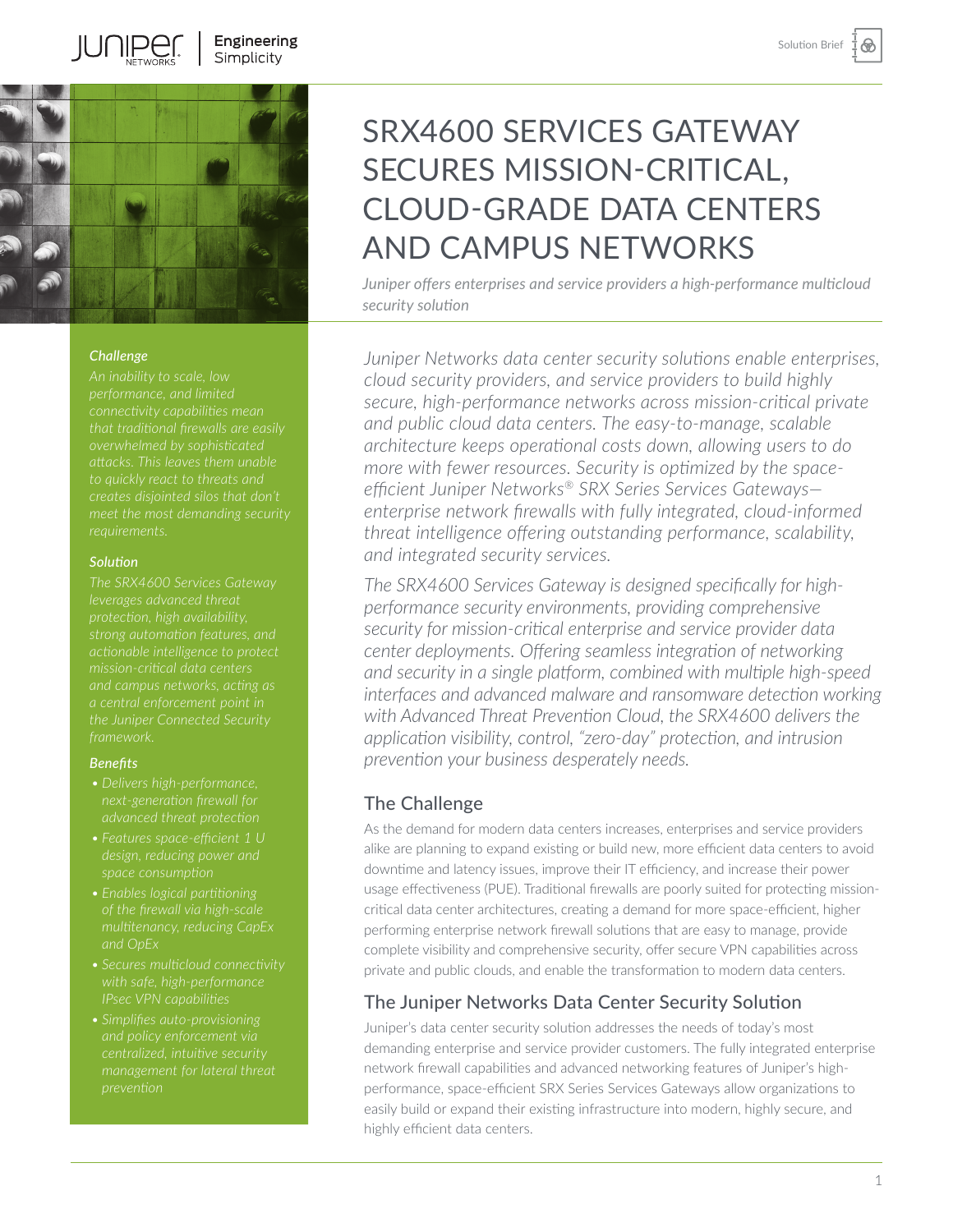

*Figure 1: Data center architecture overview*

The midrange SRX4600 Services Gateway sets the benchmark with its high-performance, highly secure VPN capabilities, while its 1 U form factor makes the SRX4600 ideal for spaceconstrained enterprise and service provider data centers.

Intuitive centralized management and policy orchestration capabilities deliver powerful, actionable security intelligence, while automated workflows enable administrators to effectively manage physical and virtual SRX Series firewalls deployed across different architectures. By providing detailed insight into and control over all applications, users, and devices, the SRX Series firewalls help stop threats quickly.

# Use Cases

## Securing Mission-Critical Data Center and Campus Networks

Whether enterprises or service providers, organizations building new data centers, or expanding or modernizing their global footprint, are faced with a number of challenges. The following table describes specific use cases for the SRX4600 Services Gateway, outlines the requirements for each, and details the Juniper features that satisfy those requirements.

| <b>Use Case</b>          | Deployment                                                                          | <b>Customer Requirements</b>                                                                                    | <b>Juniper Solution</b>                                                                                                                                                                                                                                    |
|--------------------------|-------------------------------------------------------------------------------------|-----------------------------------------------------------------------------------------------------------------|------------------------------------------------------------------------------------------------------------------------------------------------------------------------------------------------------------------------------------------------------------|
| Data Center Edge         | • Private cloud                                                                     | • Protect data center edge<br>· Protect data center core<br>• Intrusion prevention system (IPS)<br>• Automation | Space-efficient, diverse I/O, high performance:<br>• Compact form factor: 1 U<br>• Diverse high-speed interfaces: 10GbE, 40GbE,<br>100GbF<br>• Stateful firewall sessions: 60 million<br>• 65 Gbps (server side) IPS<br>• 60 Gbps next-generation firewall |
|                          | • Multicloud                                                                        | • High-performance secure<br>connectivity for multiclouds                                                       | High scale and high performance:<br>• IPsec performance: 20 Gbps<br>· IPsec tunnels: 5000                                                                                                                                                                  |
|                          | • Cloud Security as a Service (SaaS)                                                | • Scaled multitenancy, per-tenant<br>advanced security and management                                           | Scalable and multitenant solutions:<br>• Up to 300 tenants<br>• Per-tenant L7 services<br>• Strong automation and management                                                                                                                               |
| Campus and Secure Router | • Enterprise network firewall/<br>advanced threat prevention<br>· Secure router/hub | • Secure application<br>• Protection against advanced threats                                                   | Feature-rich services:<br>• Juniper Connected Security: Intent-based policy,<br>Juniper ATP Cloud, and E2E policy<br>• SSL proxy: 2 Gbps<br>• IPsec performance: 20 Gbps<br>• IPsec tunnels: 5000                                                          |
| Service Provider Edge    | • Gi firewall<br>• Security gateway<br>• Roaming firewall                           | • Distributed service model for<br>security gateway and Gi firewall                                             | Multiservices gateways:<br>• Integrated security<br>• IPsec: 20 Gbps<br>· IPsec tunnels: 5000                                                                                                                                                              |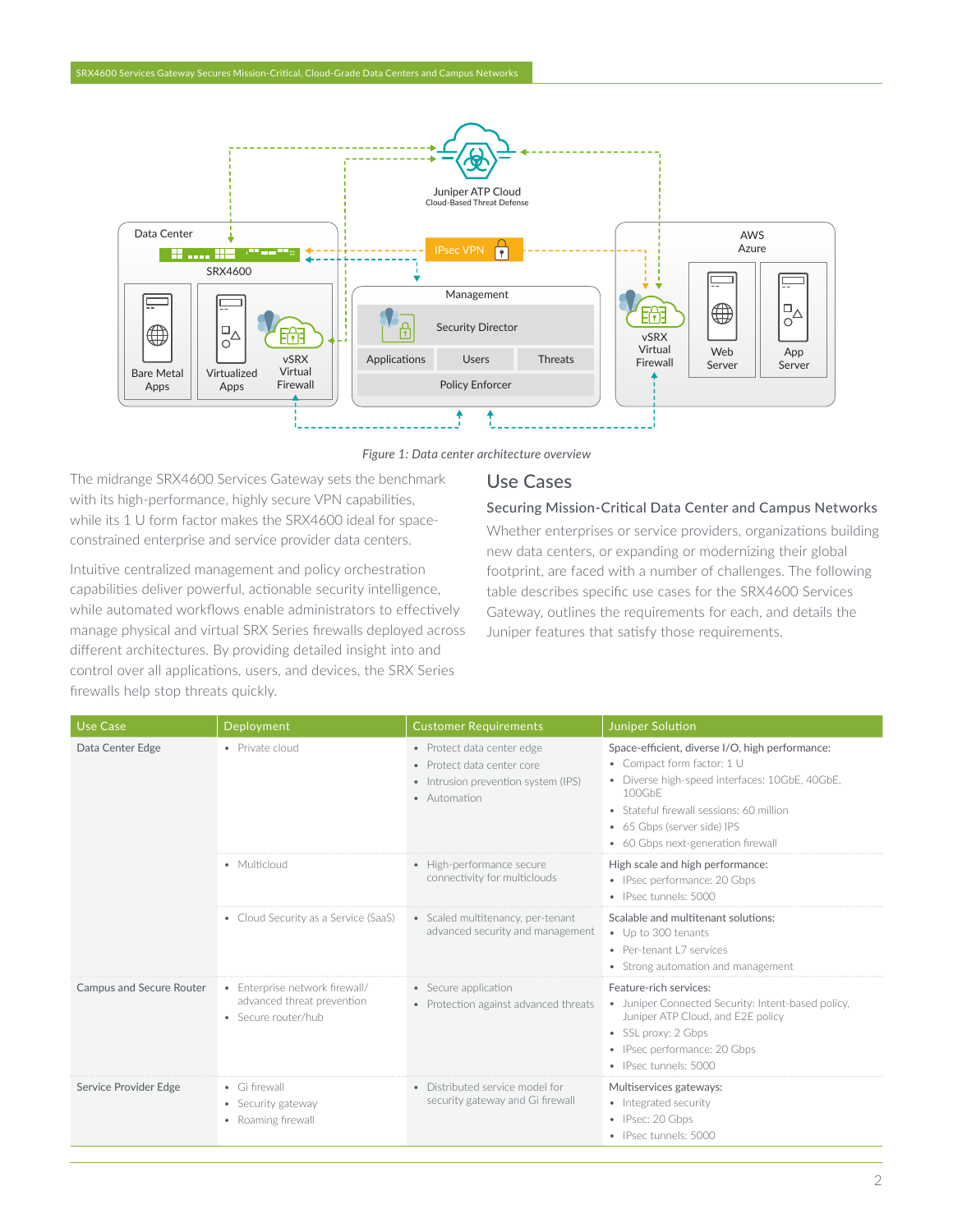# Key Features and Benefits

To meet the requirements of users modernizing or building data centers, Juniper's data center security solution delivers the following features and capabilities.

| <b>Business Requirement</b>                      | <b>Features</b>                                                                                            | <b>Capabilities</b>                                                                                                                                                                                                                                                                                       |
|--------------------------------------------------|------------------------------------------------------------------------------------------------------------|-----------------------------------------------------------------------------------------------------------------------------------------------------------------------------------------------------------------------------------------------------------------------------------------------------------|
| High Performance                                 | Up to 95 Gbps of large packet firewall<br>throughput and up to 75 Gbps of IMIX<br>firewall throughput      | • Best suited for enterprise campus and data center edge deployments<br>· Ideal for secure router deployments at the head office<br>• Addresses future needs for scale and feature capacity                                                                                                               |
| High-Quality End-User<br>Experience              | Application visibility and control                                                                         | • Detects 3500+ L3-L7 applications, including Web 2.0<br>• Controls and prioritizes traffic based on application and use role<br>• Inspects and detects applications inside SSL-encrypted traffic                                                                                                         |
| <b>Advanced Threat Protection</b>                | Intrusion prevention system (IPS),<br>antivirus, antispam, Juniper Networks<br>SecIntel, Juniper ATP Cloud | • Provides real-time updates to IPS signatures and protects against exploits<br>• Implements industry-leading antivirus and URL filtering<br>• Delivers open threat intelligence platform that integrates with third-party feeds<br>• Protects against zero-day attacks                                   |
| Professional-Grade<br><b>Networking Services</b> | Routing, secure wire                                                                                       | • Supports carrier-class advanced routing and quality of service (QoS)                                                                                                                                                                                                                                    |
| <b>Highly Secure</b>                             | <b>IPsec VPN</b>                                                                                           | • Provides high-performance IPsec VPN with dedicated crypto engine<br>• Offers diverse VPN options for various network designs, including remote access and<br>dynamic site-to-site communications<br>• Simplifies large VPN deployments with auto VPN<br>• Includes hardware-based crypto acceleration   |
| <b>Highly Reliable</b>                           | Chassis cluster, redundant power<br>supplies                                                               | • Dual (redundant) dedicated MACsec-enabled 10GbE HA control and HA fabric link ports<br>with seamless high availability<br>• Stateful configuration and session synchronization<br>• Active/active and active/backup deployment scenarios<br>Highly available hardware with dual power supply unit (PSU) |
| Easy to Manage and Scale                         | On-box GUI, Juniper Networks Junos<br>Space® Security Director                                             | • Centralized management for auto-provisioning, firewall policy management, Network<br>Address Translation (NAT), and IPsec VPN deployments<br>· Simple, easy-to-use, on-box GUI for local management                                                                                                     |
| Low TCO                                          | Junos OS                                                                                                   | • Routing and security integrated in a single device<br>• Lower OpEx with Junos OS automation capabilities                                                                                                                                                                                                |

# Solution Components

The SRX4600 Services Gateway provides cost-effective security in a small 1 U form factor. Purpose-built to protect Internet Mix (IMIX) firewall throughput network environments up to 80 Gbps, the SRX4600 incorporates multiple security services and networking functions on top of the industry-leading Juniper Networks Junos® operating system. The SRX4600 best-in-class security and advanced threat mitigation capabilities are offered as 60 Gbps of next-generation firewall, 65 Gbps of IPS, and up to 20 Gbps of IPsec VPN in data center, enterprise campus, and regional headquarter deployments with IMIX traffic patterns.

The SRX4600 recognizes more than 3500 applications and nested applications in plain text or SSL-encrypted transactions. The firewalls also integrate with Microsoft Active Directory and combine user information with application data to provide network-wide application and user visibility and control.

To learn more about the SRX4600 Services Gateway, please visit [www.juniper.net/us/en/products-services/security/srx](http://www.juniper.net/us/en/products-services/security/srx-series/srx4600/)[series/srx4600/](http://www.juniper.net/us/en/products-services/security/srx-series/srx4600/).

#### Table 1: SRX4600 performance statistics<sup>1</sup>

| Performance/Specification                     | SRX4600               |
|-----------------------------------------------|-----------------------|
| Firewall throughput                           | 95 Gbps               |
| Firewall throughput-IMIX                      | 75 Gbps               |
| IPsec VPN throughput-IMIX/1400 B              | 16/55 Gbps            |
| Application security performance <sup>2</sup> | 80 Gbps               |
| Intrusion Prevention System <sup>3</sup>      | 65 Gbps               |
| Next-generation firewall <sup>3</sup>         | 60 Gbps               |
| Connections per second (CPS)                  | 600,000               |
| Maximum security policies                     | 80,000                |
| Maximum concurrent sessions (IPv4 or IPv6)    | 60 million            |
| Route table size (RIB/FIB) (IPv4 or IPv6)     | 4 million/1.2 million |

1. Performance, capacity, and features listed are based on systems running Junos OS 17.4R1-S1 and are measured under ideal testing conditions. Actual results may vary based on Junos OS releases and by deployments.

2. Throughput numbers based on UDP packets and RFC2544 test methodology

3. Throughput numbers based on HTTP traffic with 44 KB transaction size and up to the numbers captured here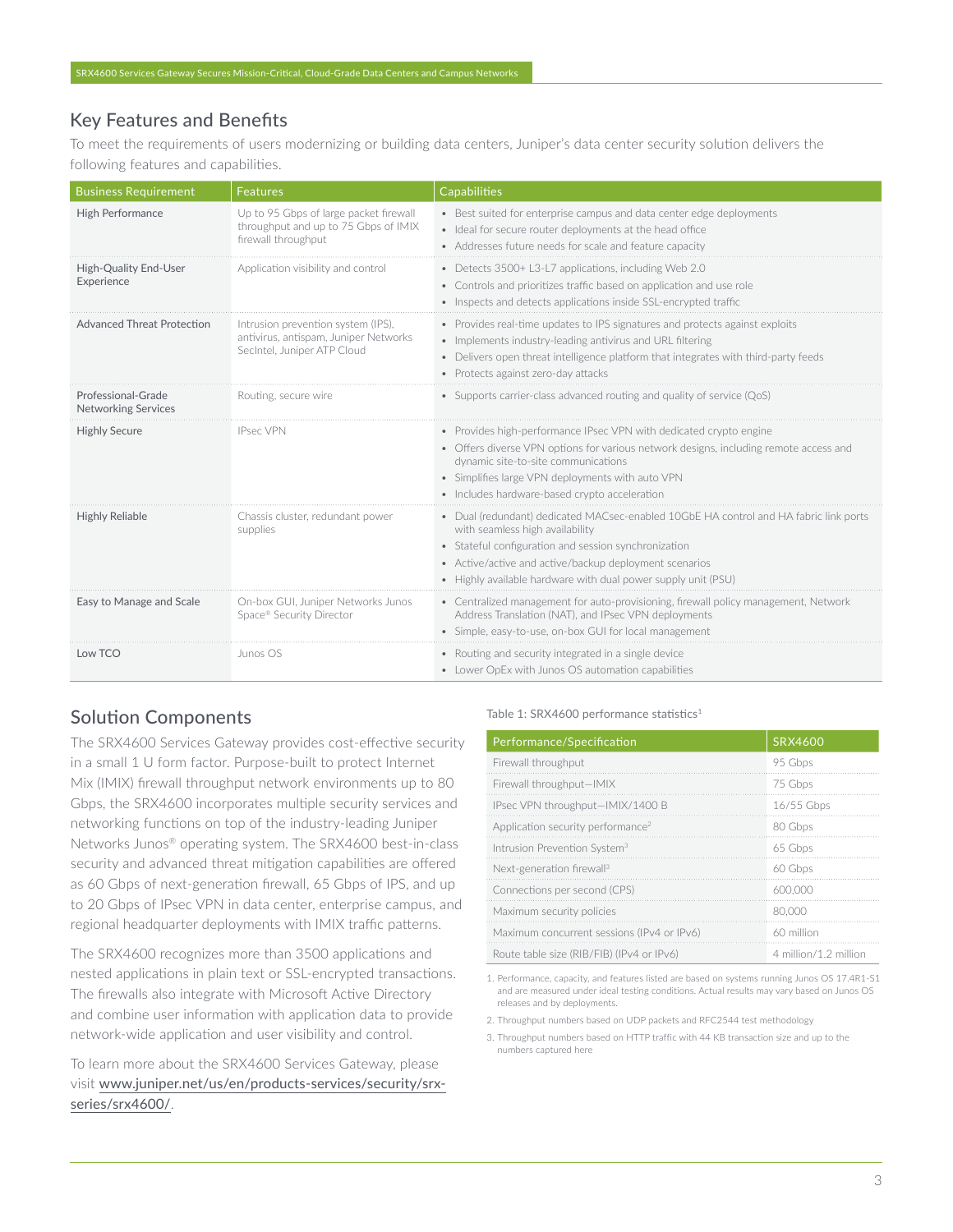#### Hybrid/Multicloud Data Centers

The highly secure VPN capabilities on SRX Series Services Gateways, with their dedicated crypto engines, allow you to build highly secure hybrid multiclouds. Physical SRX Series devices like the SRX4600 can securely connect to vSRX Virtual Firewalls deployed in different public clouds to ensure origin authentication, data confidentiality, and integrity.

The vSRX Virtual Firewall connects to Juniper ATP Cloud, the advanced threat defense system in the cloud, receiving the latest threat information to help prevent zero-day attacks. The vSRX is also used for IPsec VPN termination, multisite VPN, and NAT gateway functionality to facilitate and complement different public cloud deployments. vSRX Virtual Firewalls deployed in remote data center locations connect to the SRX4600 located in the head office or in the private data center via IPsec VPN for secure data transport between private and public clouds.

Junos Space Security Director centrally manages and enforces all security policies across the infrastructure irrespective of their deployment location.

To learn more about the Juniper Networks vSRX Virtual Firewall, please visit [www.juniper.net/us/en/products-services/security/](http://www.juniper.net/us/en/products-services/security/srx-series/vsrx) [srx-series/vsrx](http://www.juniper.net/us/en/products-services/security/srx-series/vsrx)

## Juniper ATP Cloud: Advanced Malware Protection from the Cloud

A cloud-based service that's integrated with Junos Space Security Director and SRX Series firewalls, Juniper ATP Cloud delivers a dynamic anti-malware solution that adapts to an ever-changing threat landscape. Juniper ATP is a cloud-based advanced anti-malware service that uses dynamic analysis (sandboxing) to defend against sophisticated zero-day attacks for your data centers and provides built-in machine learning to improve verdict accuracy.

To learn more about Juniper ATP Cloud, please visit [www.juniper.net/us/en/products-services/security/advanced](http://www.juniper.net/us/en/products-services/security/advanced-threat-prevention/)[threat-prevention/](http://www.juniper.net/us/en/products-services/security/advanced-threat-prevention/).

## Junos Space Security Director: Consistent and Unified Security Policy and Management Tools

With Juniper's scalable and intuitive Junos Space Security Director software, you can make informed security decisions and gain end-to-end visibility into applications, users, and threats in your physical and virtual cloud data centers. With a holistic view, rich security feature set, and easy-touse actionable intelligence, Security Director allows you to immediately take remedial actions and block high-risk

applications and threats with a single click. User visibility and user-level application and threat visibility features allow administrators to create policies to improve user productivity, bandwidth usage, and session consumption for one or more data centers. By offering single-pane-of-glass management and an easy-to-use intelligent security rule creation wizard and autorule placement, Security Director lets you create less complex security policies faster for assets that are deployed in private or public clouds.

## To learn more about Security Director, please visit [www.juniper.](http://www.juniper.net/us/en/products-services/security/security-director) [net/us/en/products-services/security/security-director](http://www.juniper.net/us/en/products-services/security/security-director).

## Juniper Connected Security: Dynamic Policy Control, Detection, and Enforcement

Juniper Connected Security leverages the entire network, not just perimeter firewalls, as a threat detection and security enforcement domain. The Policy Enforcer component of Junos Space Security Director orchestrates policies created by Juniper ATP Cloud, distributing them to Juniper Networks EX Series Ethernet Switches, Juniper Networks QFX Series switches, and third-party switches, as well as to Juniper virtual and physical SRX Series firewalls deployed in private and public cloud data centers. Juniper Connected Security user intent policies facilitate the use of a single metadata-based policy model across physical and cloud deployments, taking alternative action across a large set of policies in an automated manner based on network status.

To learn more about Juniper Connected Security, please visit [www.juniper.net/us/en/solutions/security/](https://www.juniper.net/us/en/solutions/security/).

# Summary—Secure Your Mission-Critical Data Centers with Juniper's High-Performance **Firewalls**

Juniper's security solutions empower you to seamlessly migrate to modern, high-performance data center architectures without compromising security, flexibility, and manageability. With highperformance, space-efficient, next-generation firewalls, smarter and faster centralized management, and highly evolved security intelligence and automation tools, Juniper Networks allows you to secure your mission-critical, cloud-grade data centers and campus networks while keeping your operational costs down.

### Next Steps

For more information about Juniper's security solutions, please visit us at [www.juniper.net/us/en/products-services/security](http://www.juniper.net/us/en/products-services/security) and contact your Juniper Networks representative.